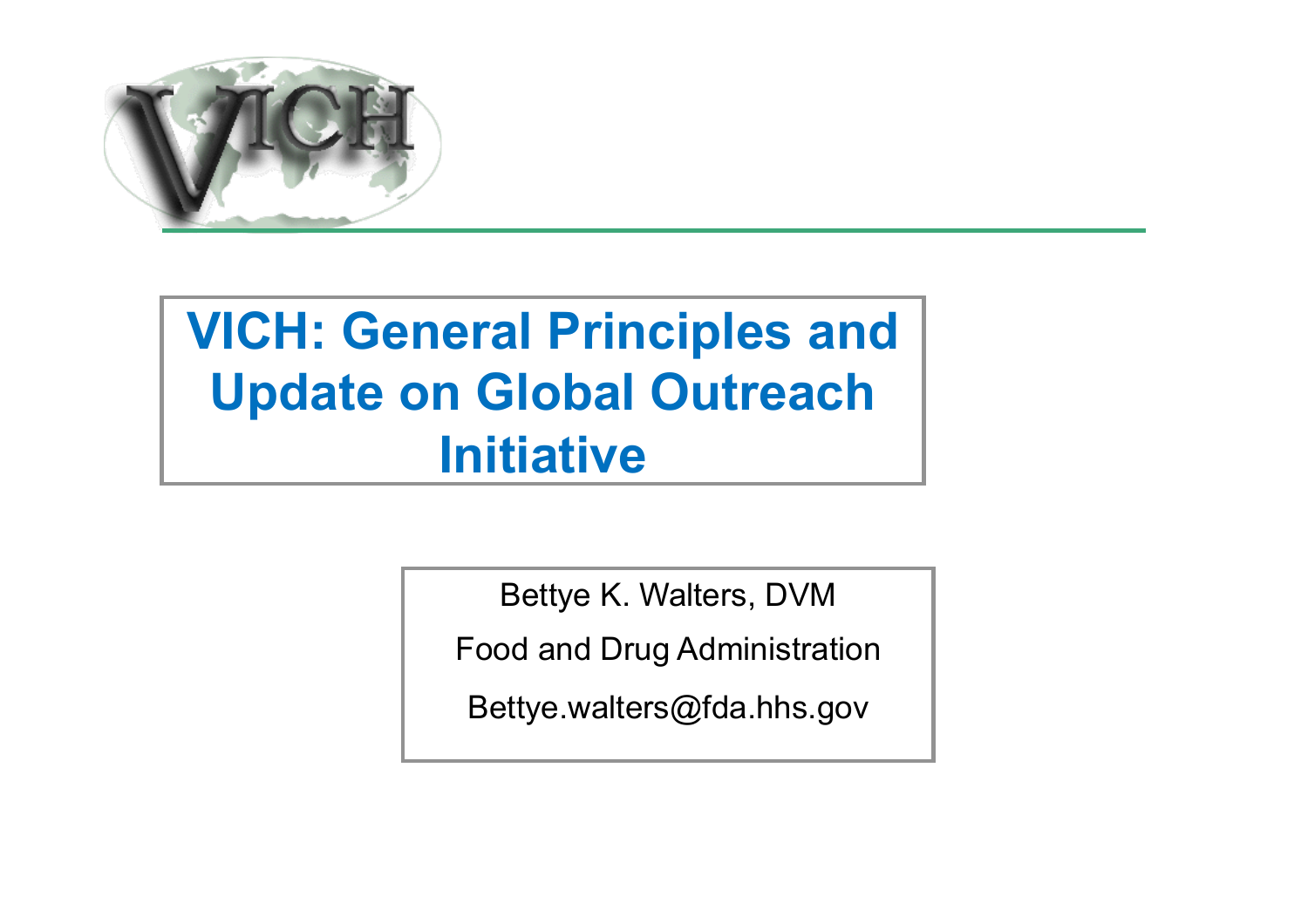

- Introduction to VICH
- Achievements
- Challenges and other Considerations
- Future Work
- Global Outreach Initiative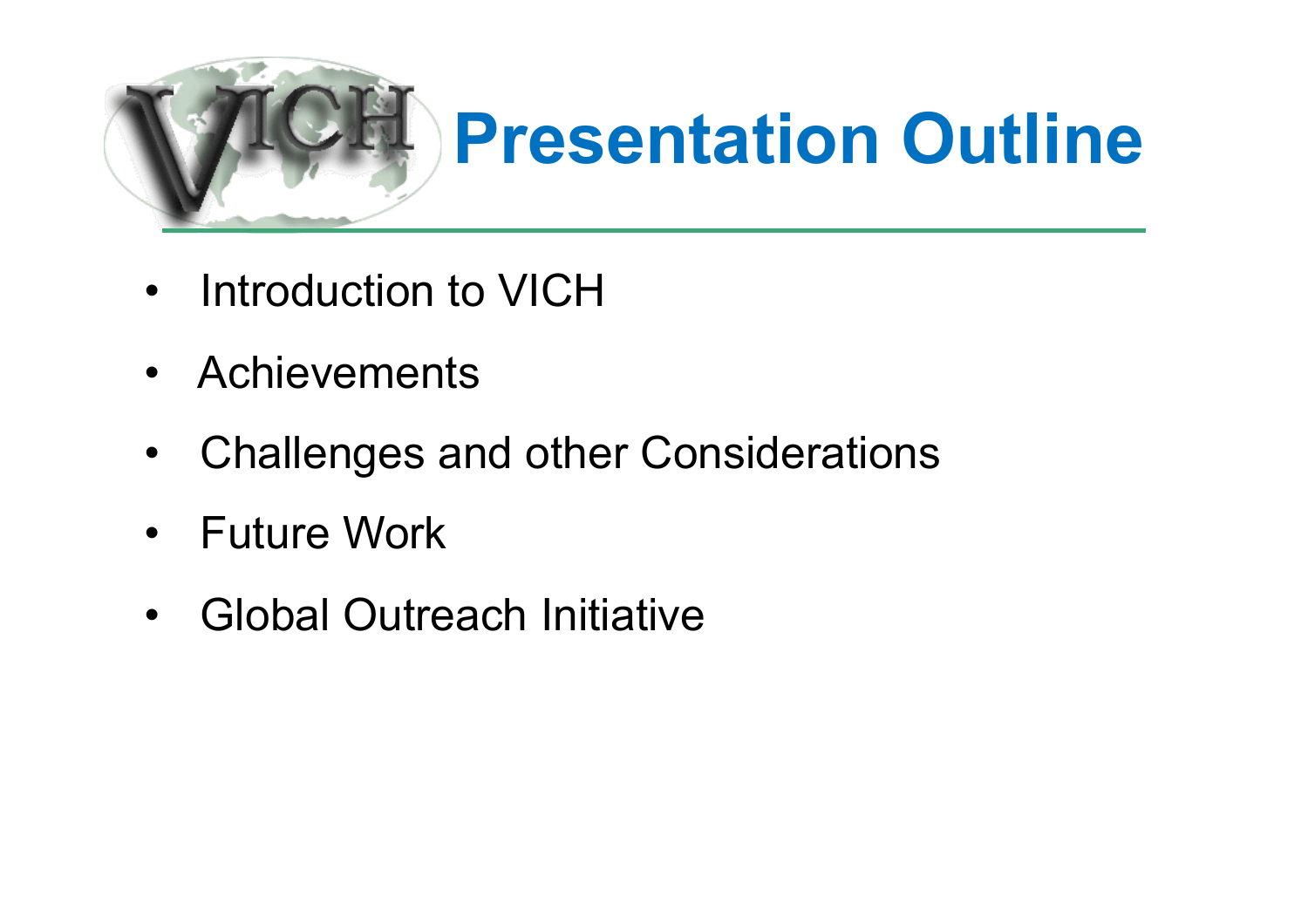

### **What is VICH?**

**VICH** = International Cooperation on Harmonization of Technical Requirements for Registration of Veterinary Medicinal Products

International program of cooperation and information exchange with the goal of reaching consensus on the data requirements and study protocols needed to show safety, quality, and efficacy for the registration or licensing of veterinary medicinal products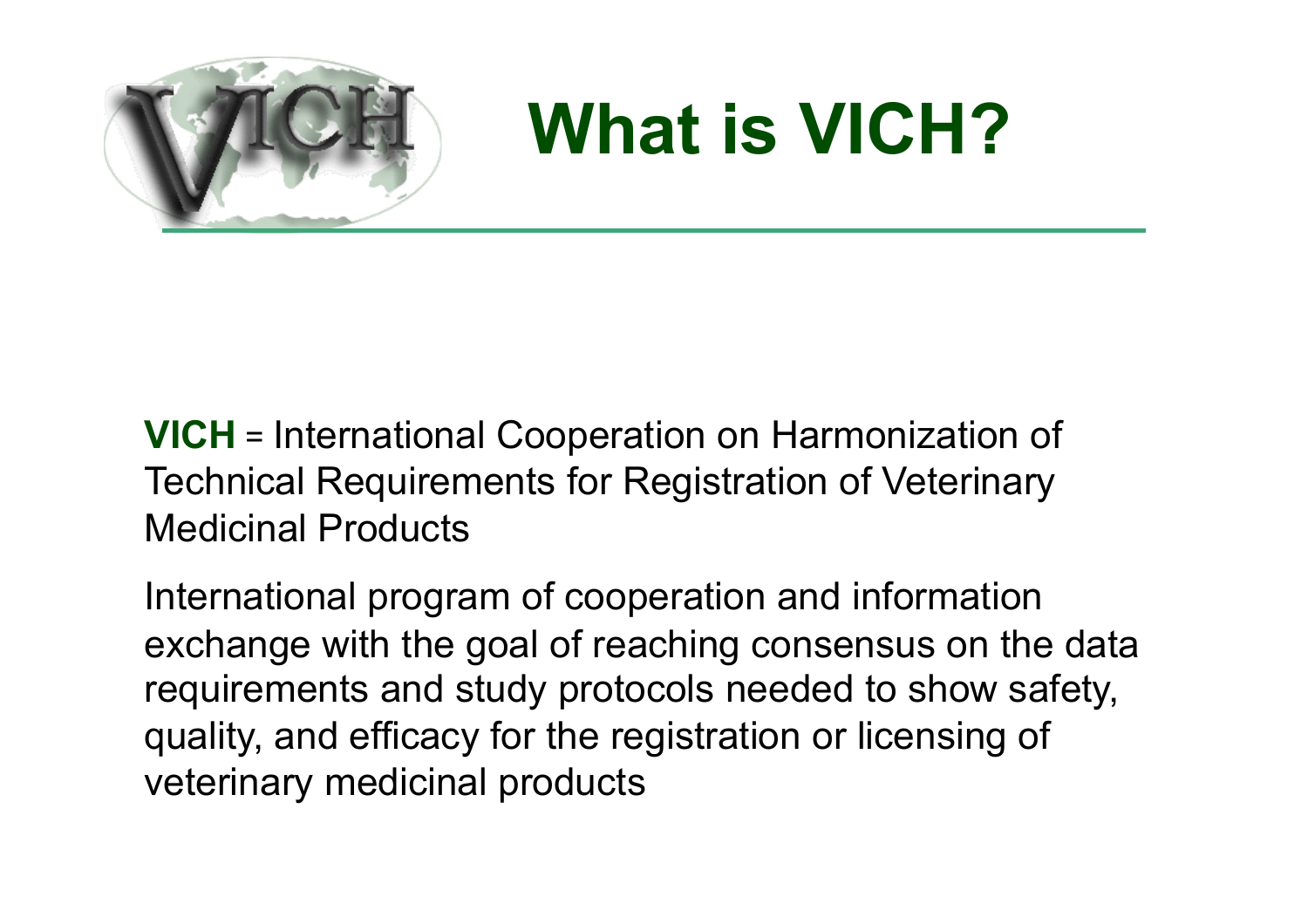

#### **VICH Countries/Regions**

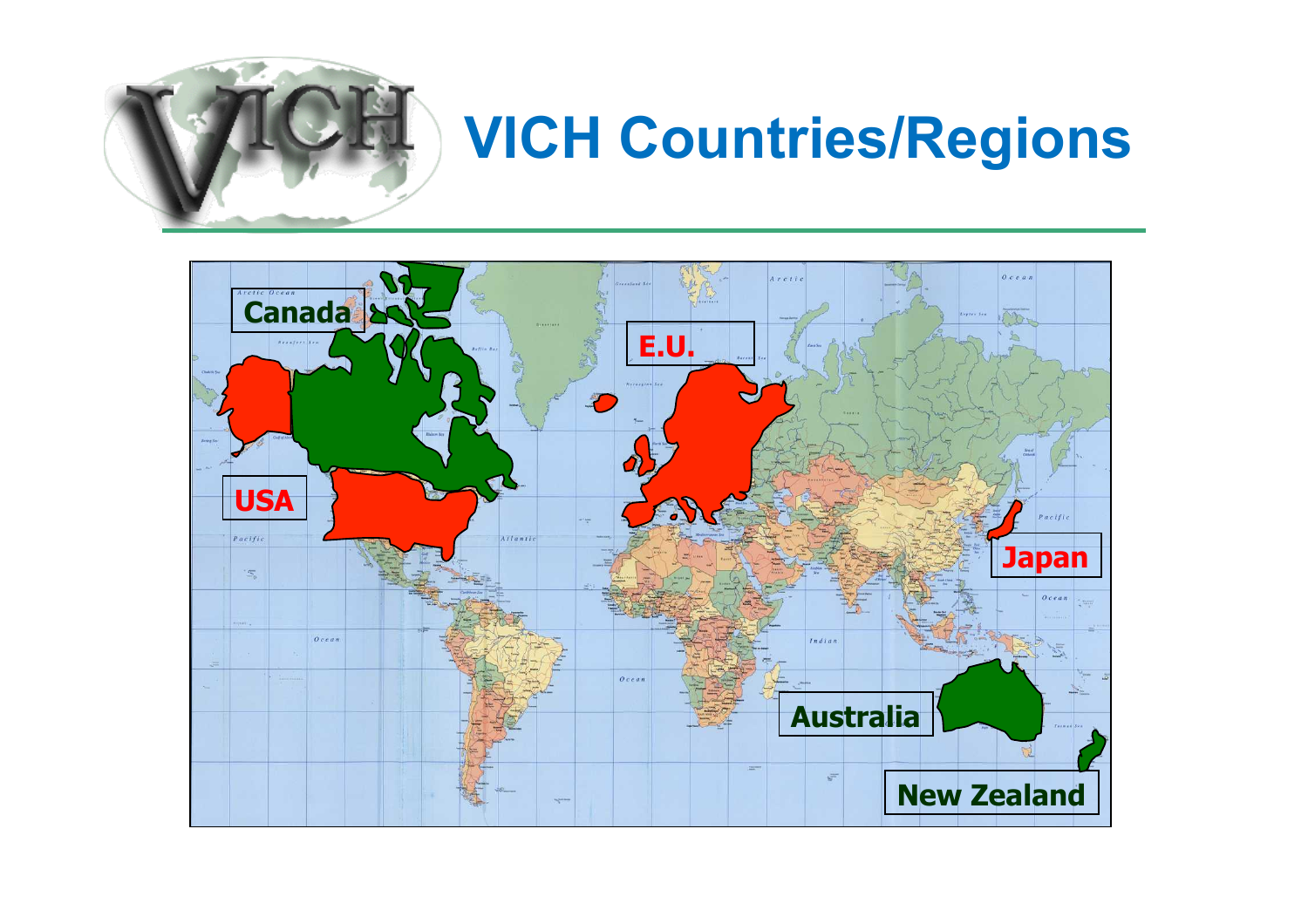

# **Participating in VICH**

#### • **Regulatory Agencies**

- USA = FDA and APHIS
- EU = EMA (and European Commission)
- Japan = MAFF (NVAL), MHLW and FSC
- Australia/New Zealand = APVMA and NZFSA
- Canada = VDD
- South Africa = DAFF and Department of Health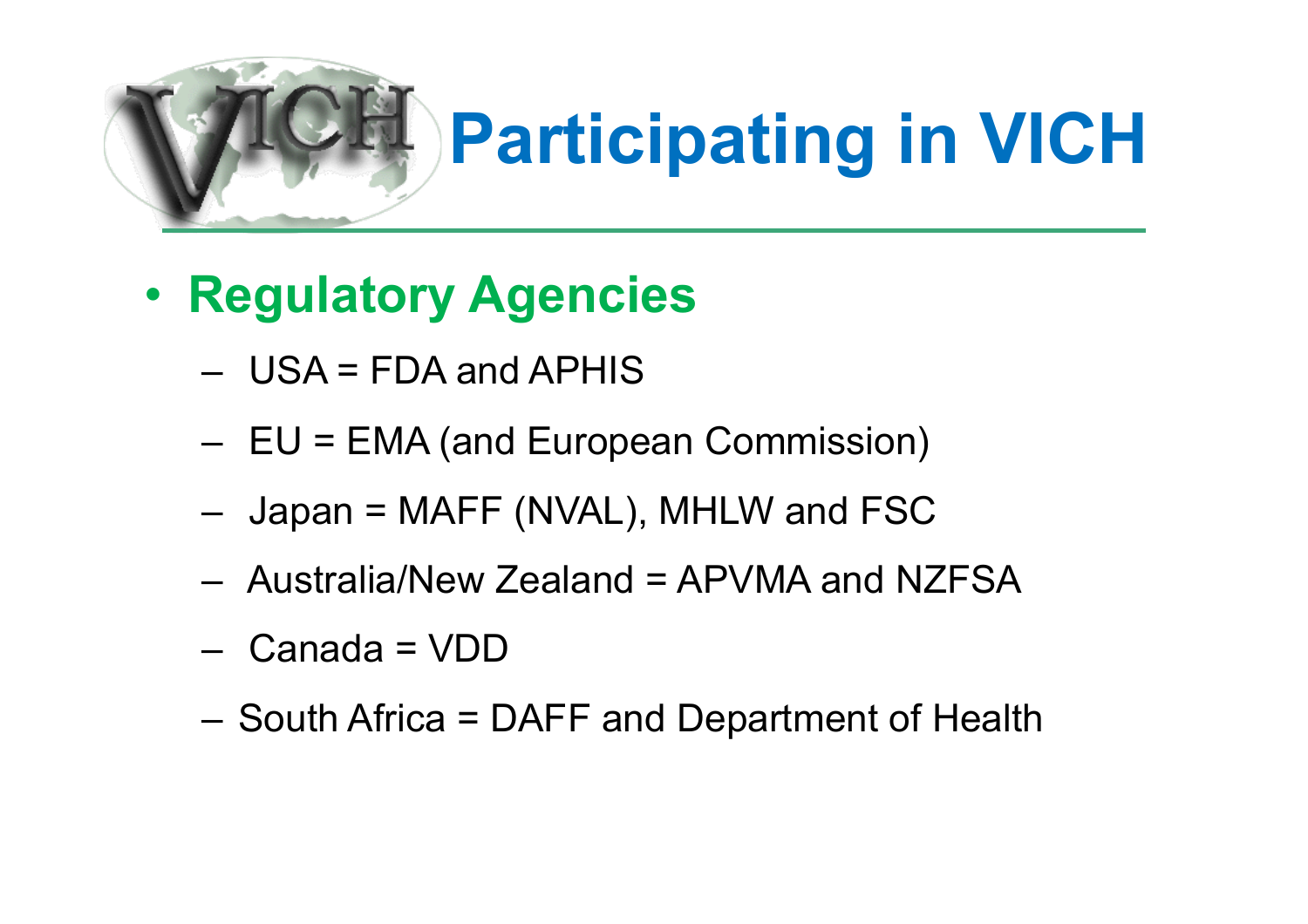

# **Participating in VICH**

- **Industry representatives** 
	- $-$  USA = AHI
	- $EU = IFAH Europe$
	- Japan = JVPA
	- Australia/New Zealand = AHA/AGCARM
	- Canada = CAHI
	- South Africa = SAAHA
- **Other participants** 
	- IFAH Global
	- OIE
	- AVBC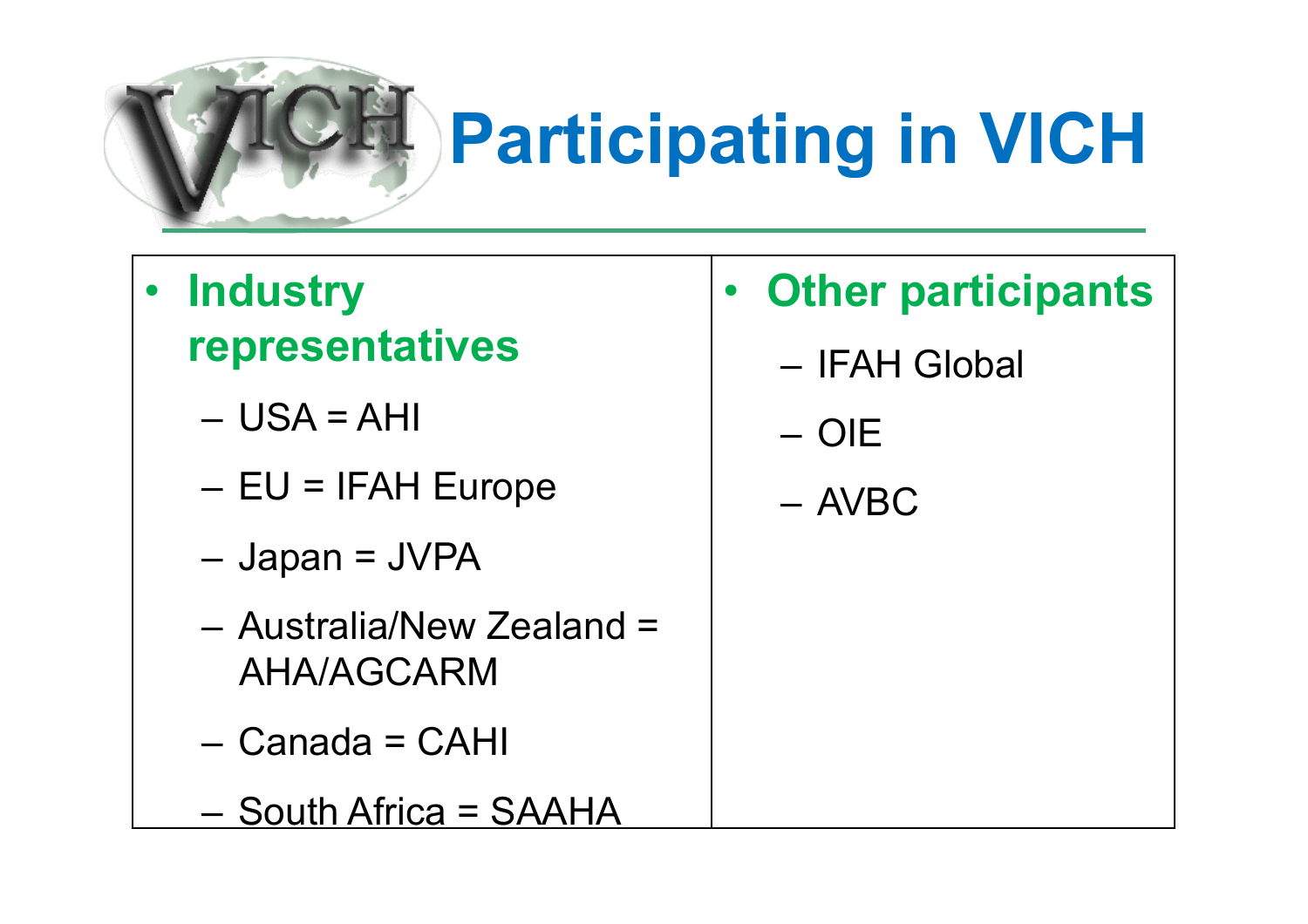

### **VICH Guidelines**

- Ensure high product standards of quality, safety, and efficacy that protect public health, animal health and welfare, and the environment
- Offer harmonised regulatory requirements for veterinary medicines in the VICH countries/ regions
- Minimize the use of test animals and costs of product development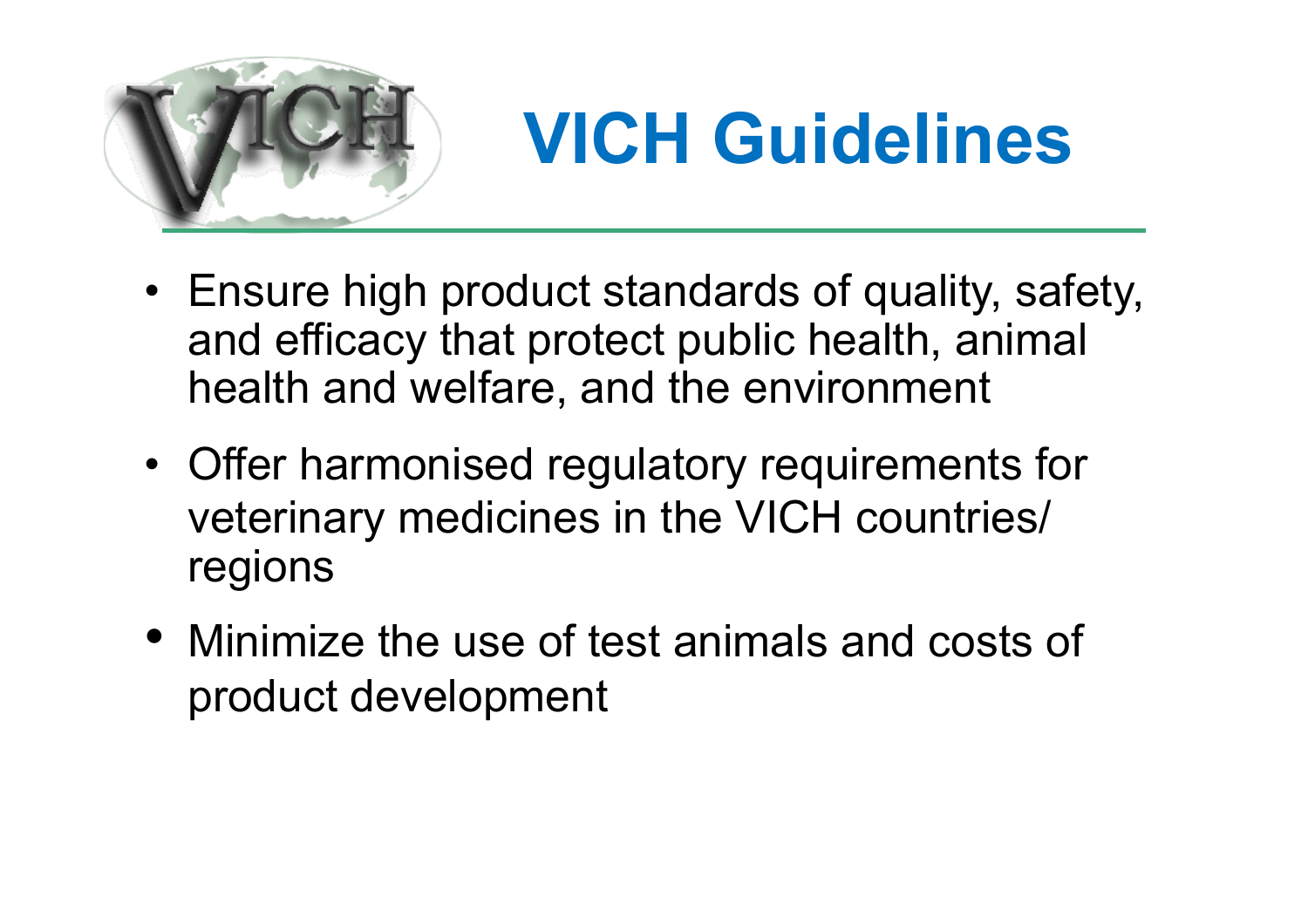



- Encourage global product development approach
- Provide a venue where highly experienced and qualified scientific experts exchange information
- Encourage pooling of regulatory resources
- Provide more regulatory certainty
- Reduce impediments to trade in drugs and food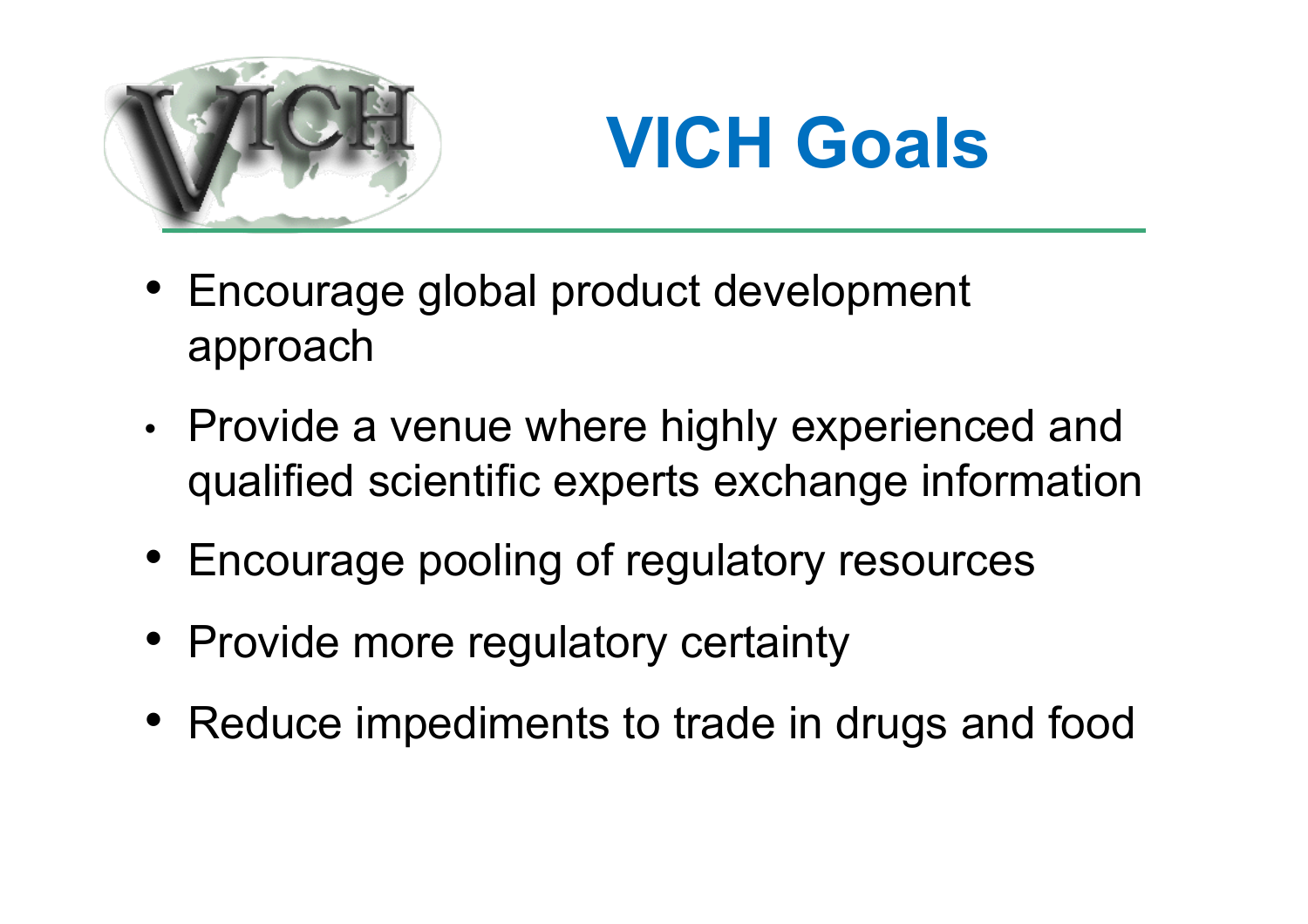



- Harmonized requirements should replace corresponding national/regional requirements
- Development process is transparent, costeffective, and open for public comments
- Reduction of costs and time for all stakeholders
- Public conferences (VICH 1-4 Conferences)

– 5th Public Conference Tokyo October 28 – 29, 2015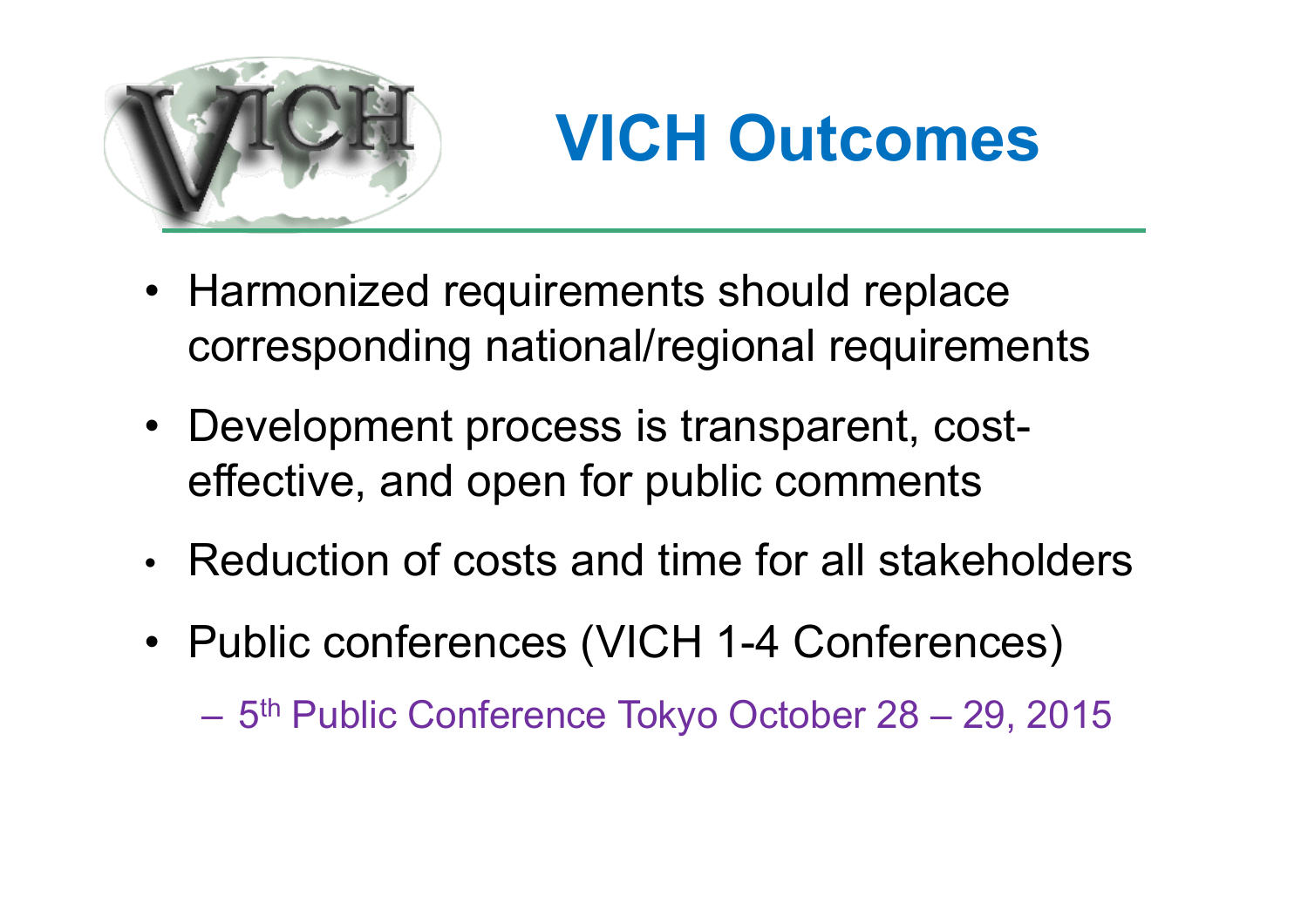

### **The VICH Process**

| <b>Step 1</b>   | • Concept paper to propose issue<br>- Review by SC<br>• Appointment of Topic Leader/Chairman |
|-----------------|----------------------------------------------------------------------------------------------|
| <b>Step 2</b>   | <b>EWG to produce draft Guideline</b>                                                        |
| <b>Step 3</b>   | SC to review draft Guideline                                                                 |
| <b>Step 4</b>   | Official consultation in three regions                                                       |
| <b>Step 5</b>   | <b>EWG to review comments</b>                                                                |
| <b>Step 6</b>   | SC to adopt final Guideline                                                                  |
| <b>Step 7-8</b> | <b>Implementation of Guideline</b>                                                           |
| <b>Step 9</b>   | <b>Recommendation for review</b>                                                             |
|                 | 9 step procedure repeated                                                                    |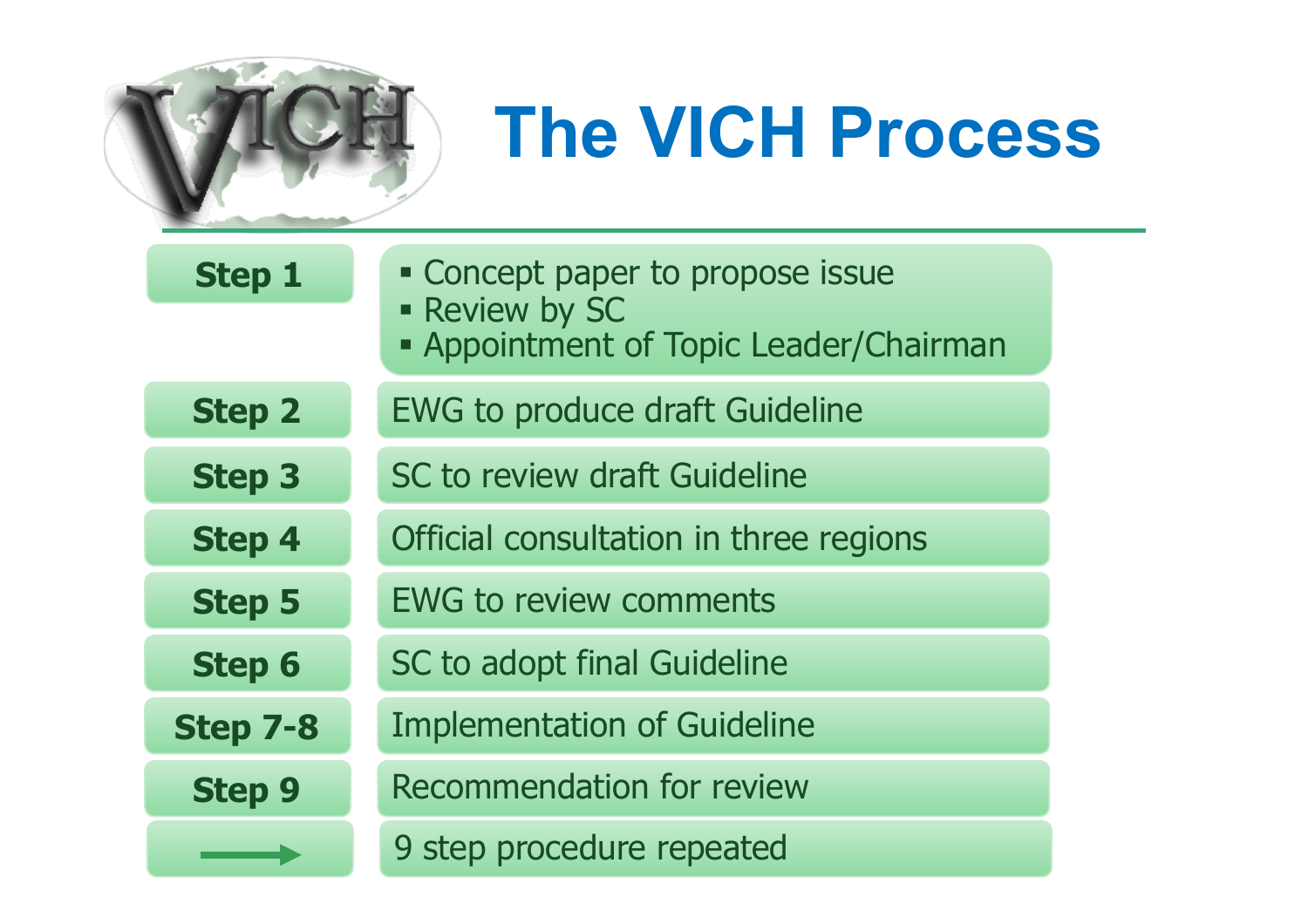

### **Current active VICH Expert WGs**

- Quality
- Safety
- Bioequivalence

• Electronic File Format

• Biologicals Quality Monitoring

- Metabolism and Residue Kinetics (MRK)
- Electronic Standards Implementation (ESI - Pharmacovigilance)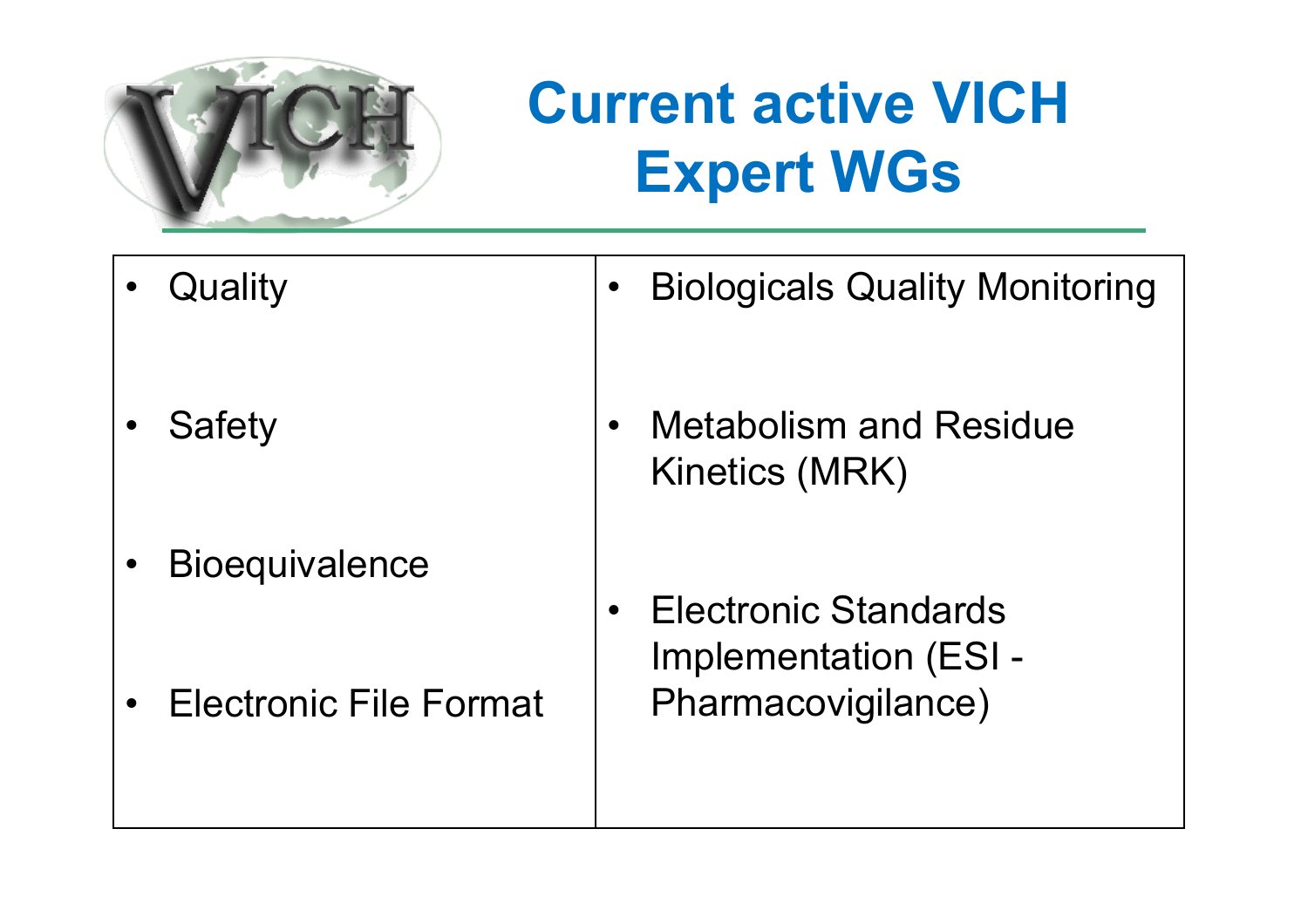

### **Development of Guidelines**

- Finalized and implemented guidelines: **51** 
	- already revised: **7**
	- currently under revision: **3**

• Guidelines out for comment, or out for comment soon, and expected to be implemented during the next 2 years: 2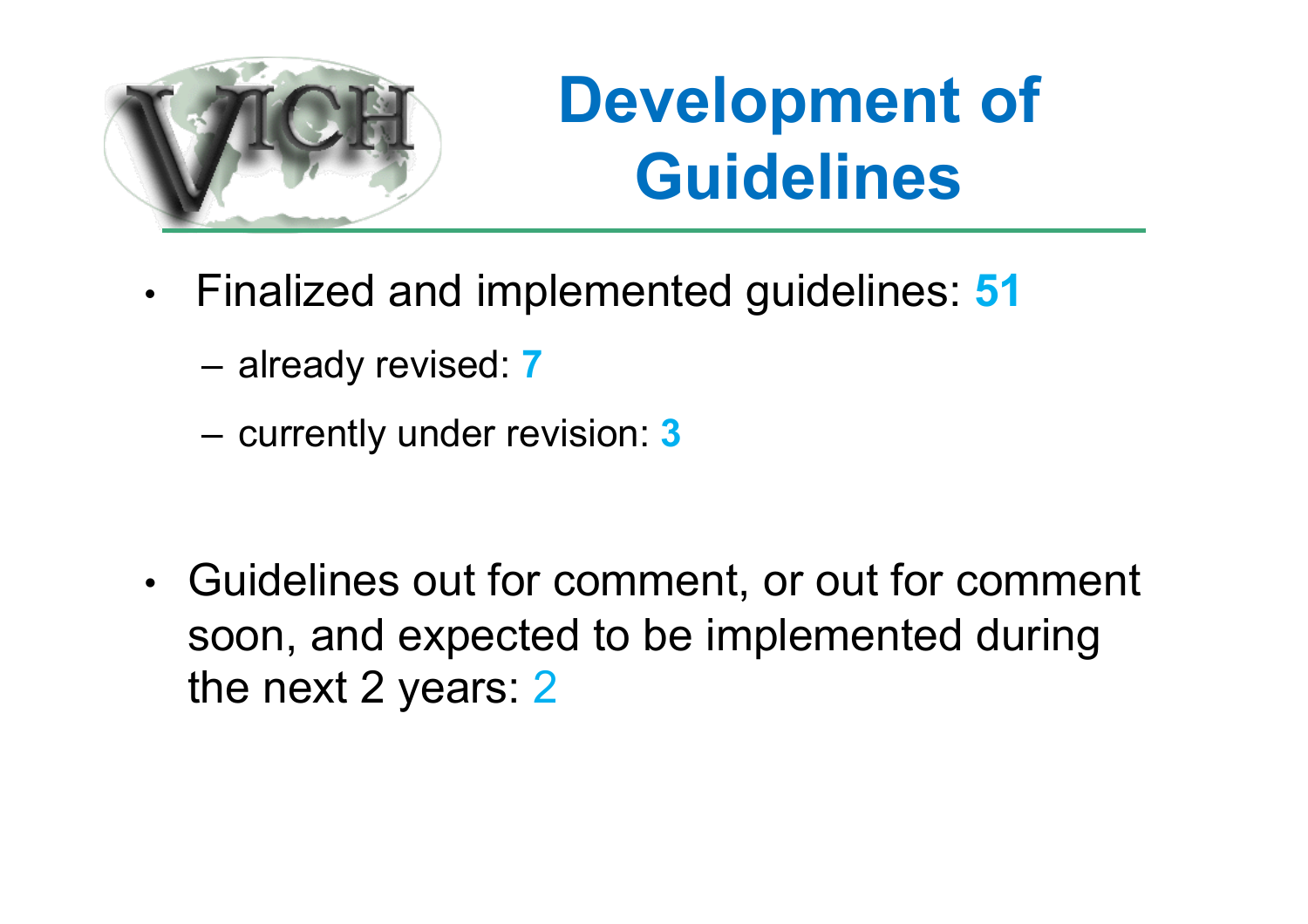

#### **Recently adopted Guidelines at 28th SC meeting 2013**

- VICH GL 34 Biologicals: Test for the detection of Mycoplasma contamination
- VICH GL 35 Pharmacovigilance: Electronic Standards for Transfer of Data
- VICH GL 50 Biologicals: Harmonization of criteria to waive target animal batch safety testing (TABST) for inactivated vaccines for veterinary use
- VICH GL 51 Quality: Statistical evaluation of stability data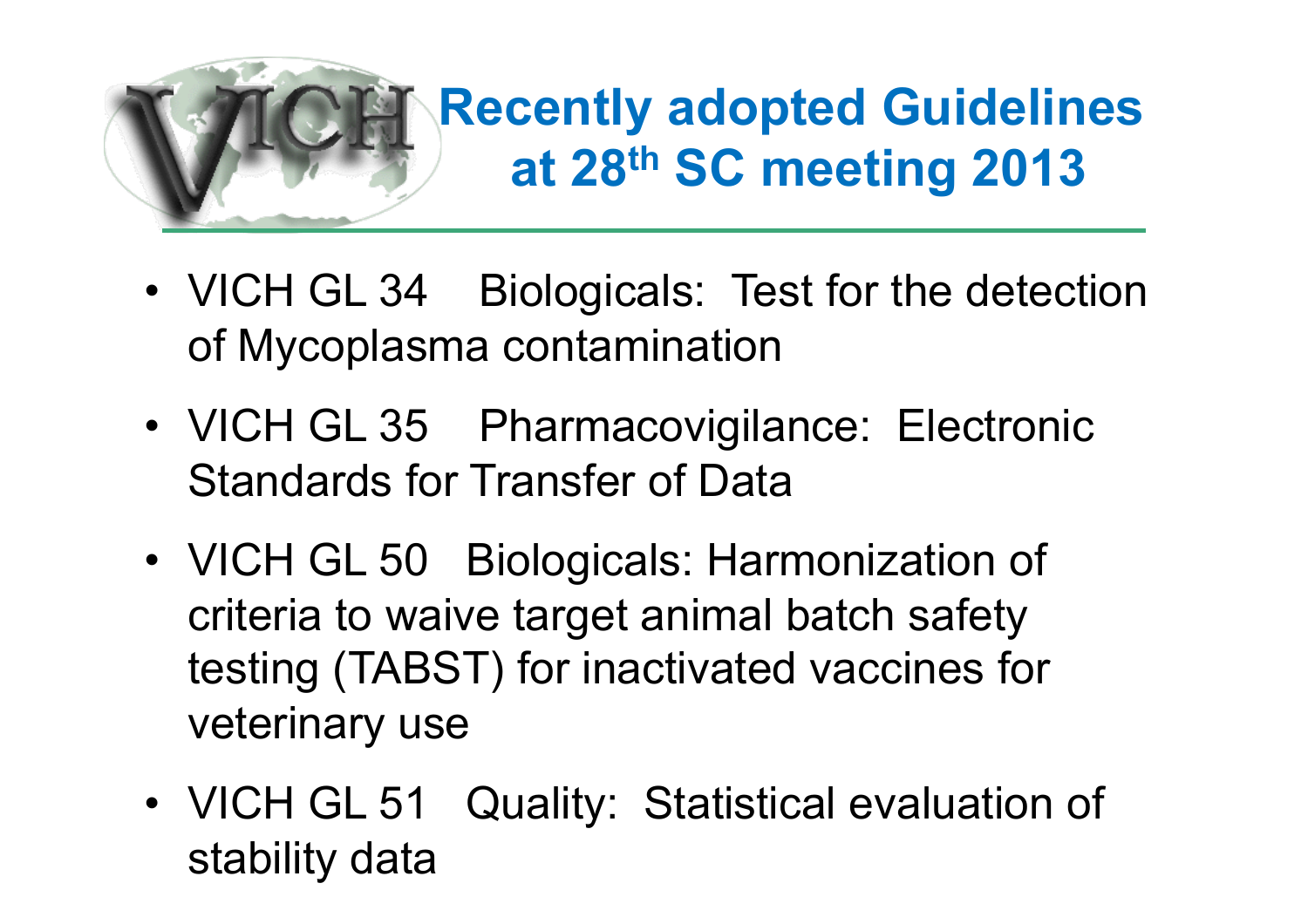

- VICH GL 24 Pharmacovigilance of veterinary medicinal products: management of Adverse Event Reports (AERs)
- VICH GL 30 Pharmacovigilance of Veterinary Medicinal Products: Controlled list of terms
- VICH GL 35 Pharmacovigilance: Electronic Standards for Transfer of Data
- VICH GL 42 Pharmacovigilance: Data elements for submission of Adverse Events Reports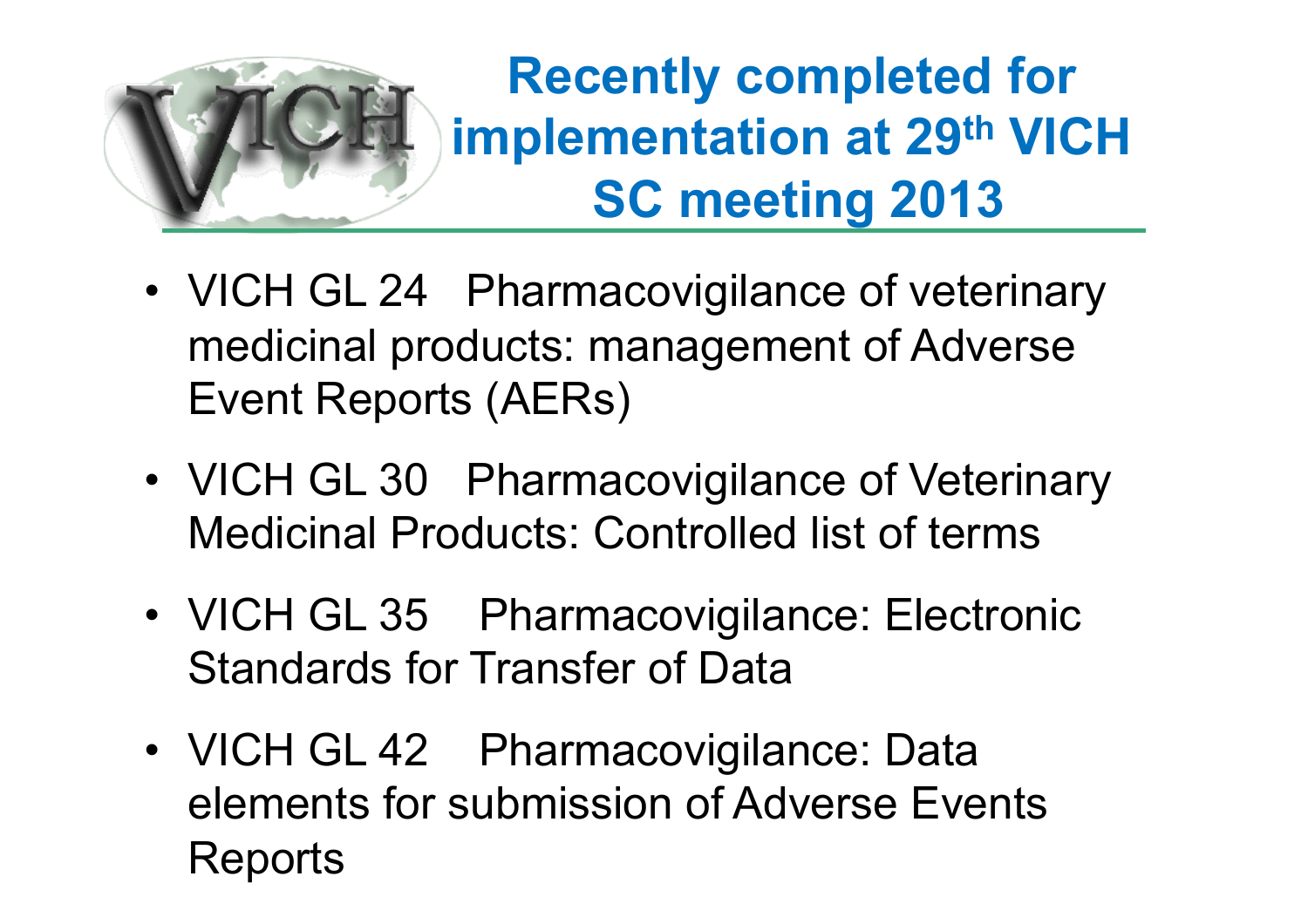

### **Current VICH Work**

- 2 biologicals quality guidelines (ongoing)
- Implementation pharmacovigilance guidelines (ongoing)
- Acute Reference Dose guideline (ongoing)
- Electronic File Format for e-submissions guideline (ongoing)
- Metabolism and Residue Kinetics in fish guideline
- Metabolism and Residue Kinetics in honey guideline
- Combination products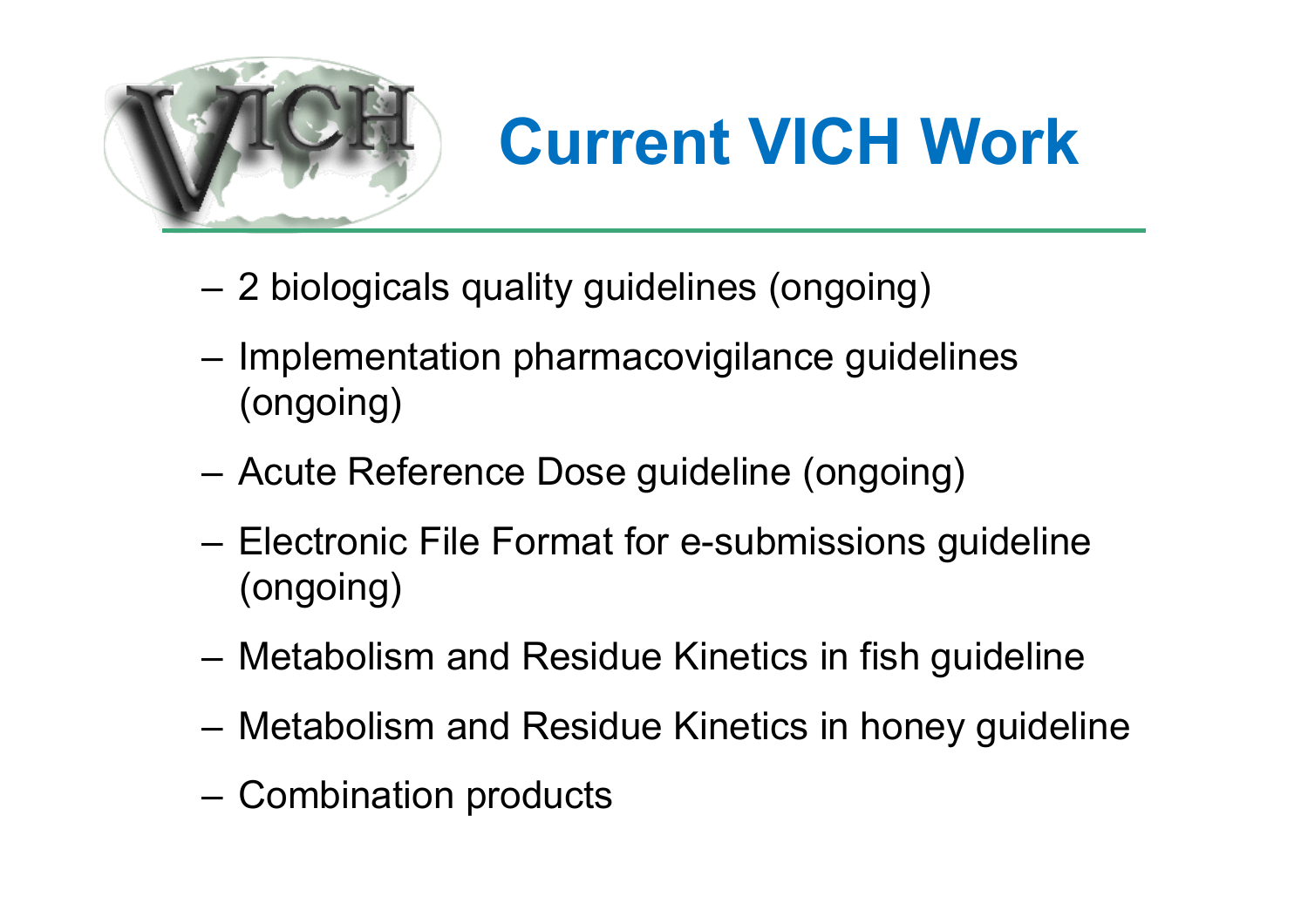

### **Possible Future Work in VICH**

- Safety and efficacy requirements for minor species and rare diseases
- Extension of Target Animal Batch Safety Testing (TABST) guideline
- Revision of anthelmintics guidelines
- Revision of Safety guidelines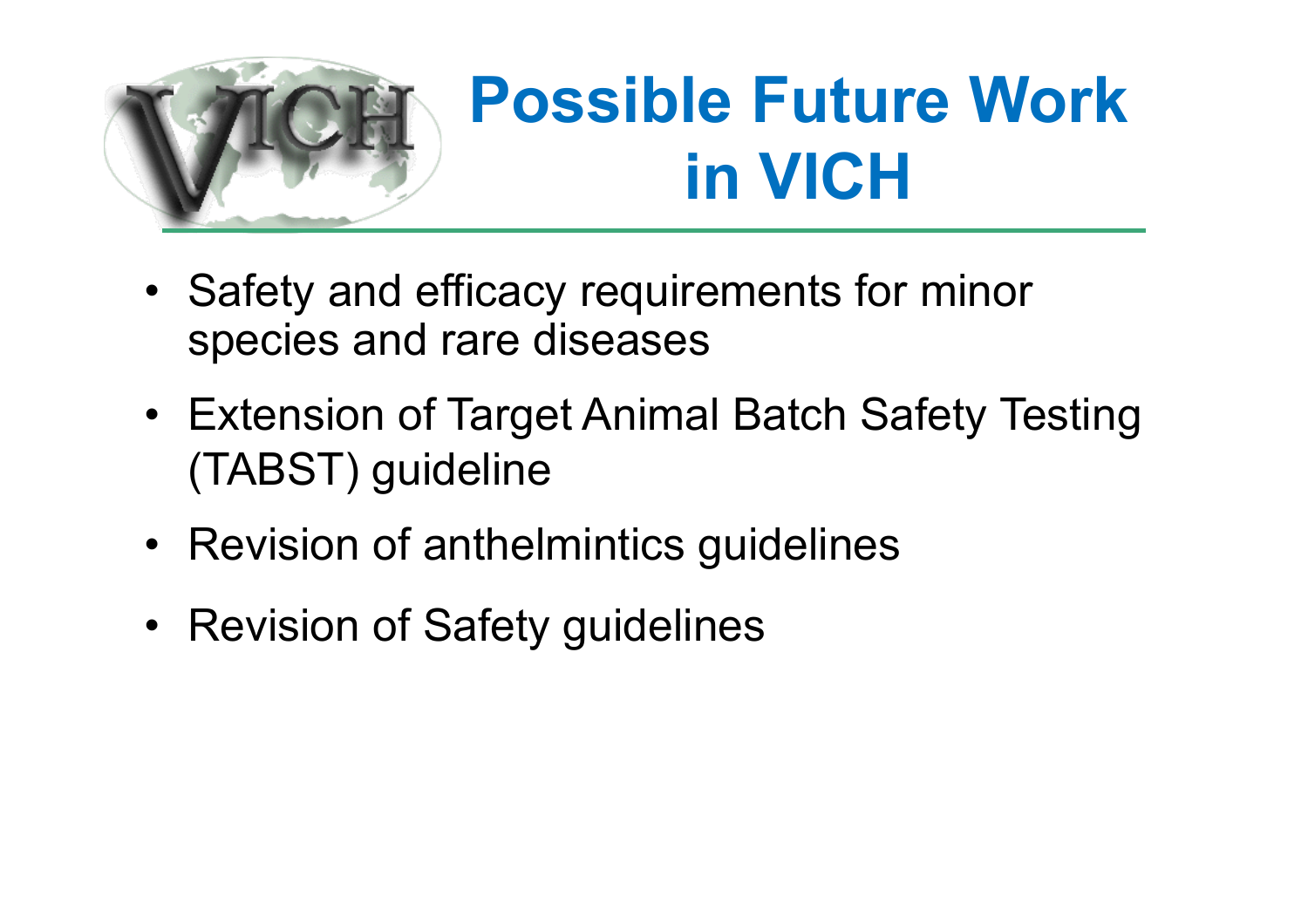

• June 23 – 26, 2014 Brussels

• 4<sup>th</sup> VICH Outreach Forum meeting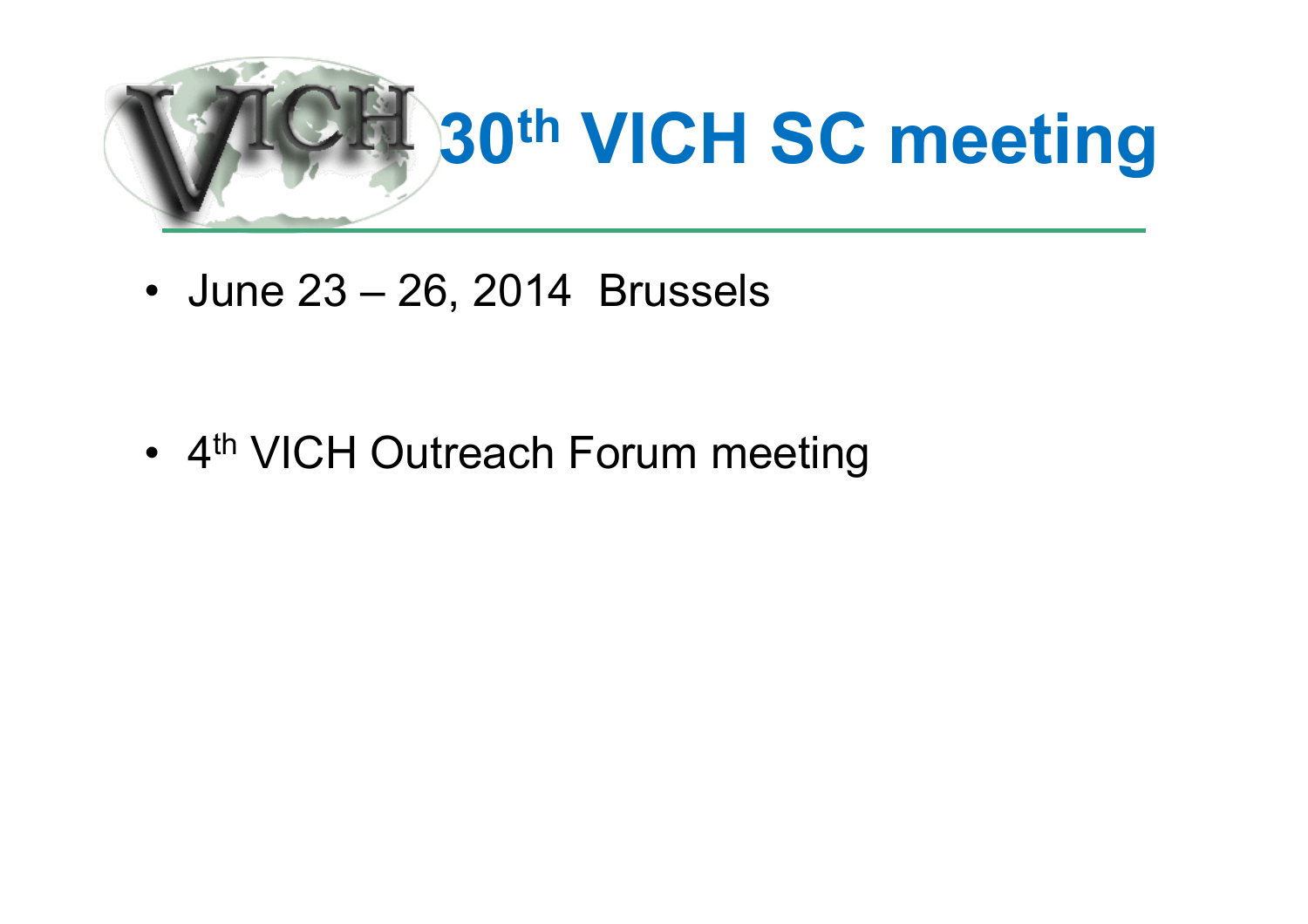

### **Challenges and Opportunities**

- Maintain strong commitment to VICH by all parties
- Questions concerning new technologies
- Complementary work of JECFA and Codex
- OIE 5<sup>th</sup> Strategic Plan
	- Role of additional countries / regions in the VICH process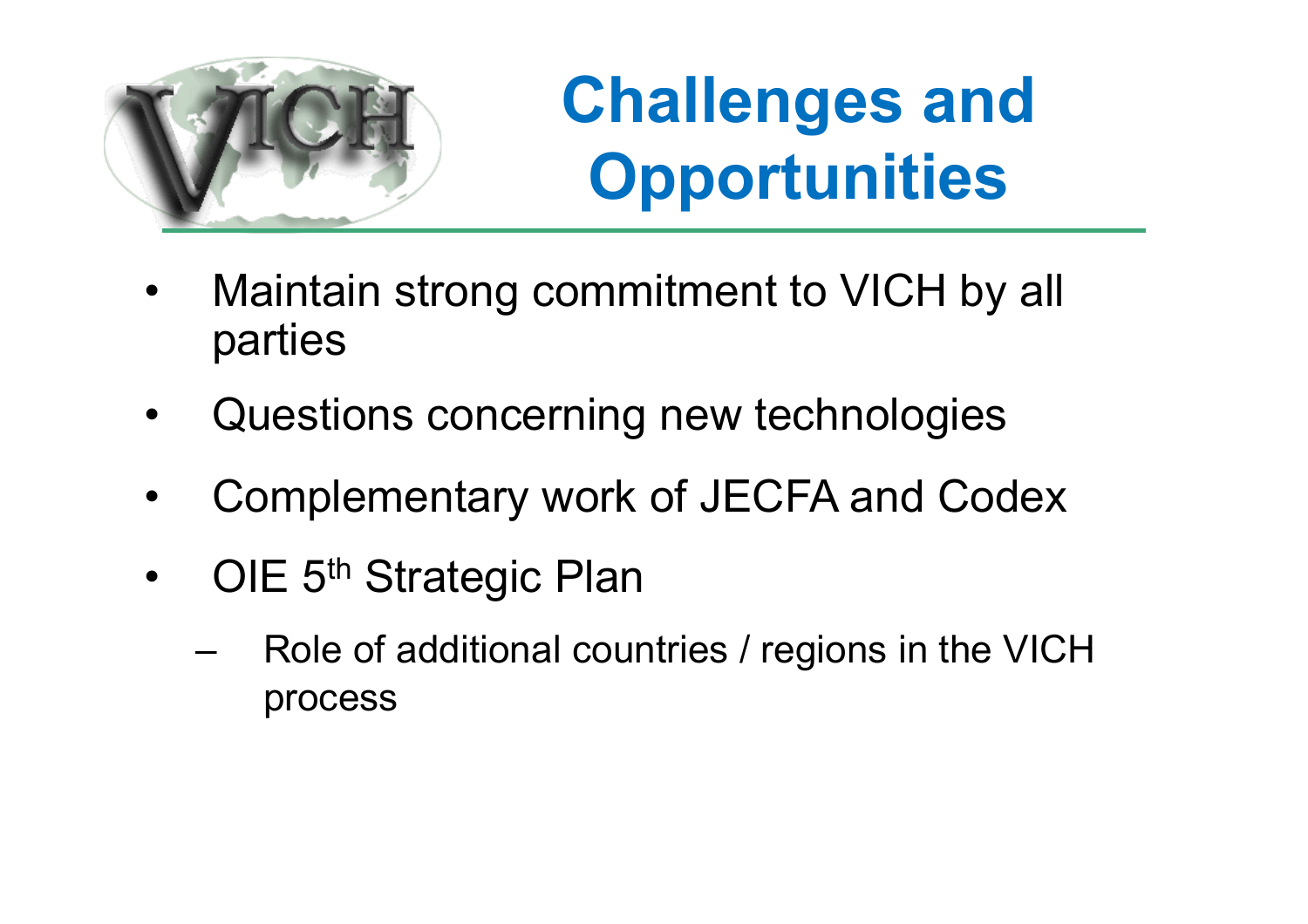

#### **Veterinary Medicine Industry in 1996 and Today**

• In 1996, VICH participating countries/region = 90% of the veterinary medicine global market

• In 2011, VICH participating countries/region = 70% of the veterinary medicine global market

• Increase in international movement of animals, people, and foods derived from animals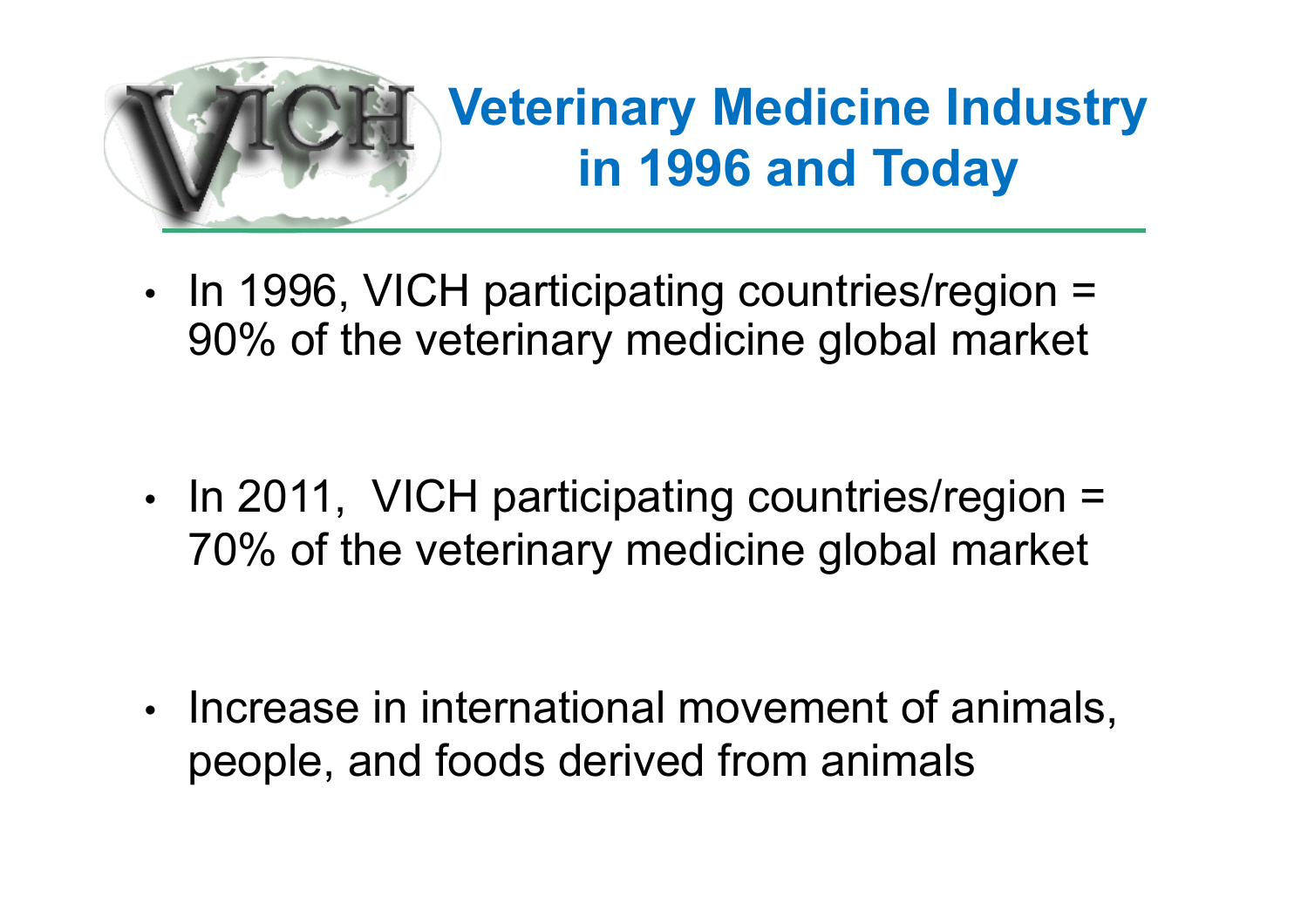

### **VICH Global Outreach Initiative**

- November 2011 Contact Meeting on Wider International Harmonization: VICH Steering Committee, 11 countries, and 3 Regional **Organizations**
- The VICH Steering Committee agreed to form the "**Outreach Forum**" to be held before each future VICH Steering Committee meeting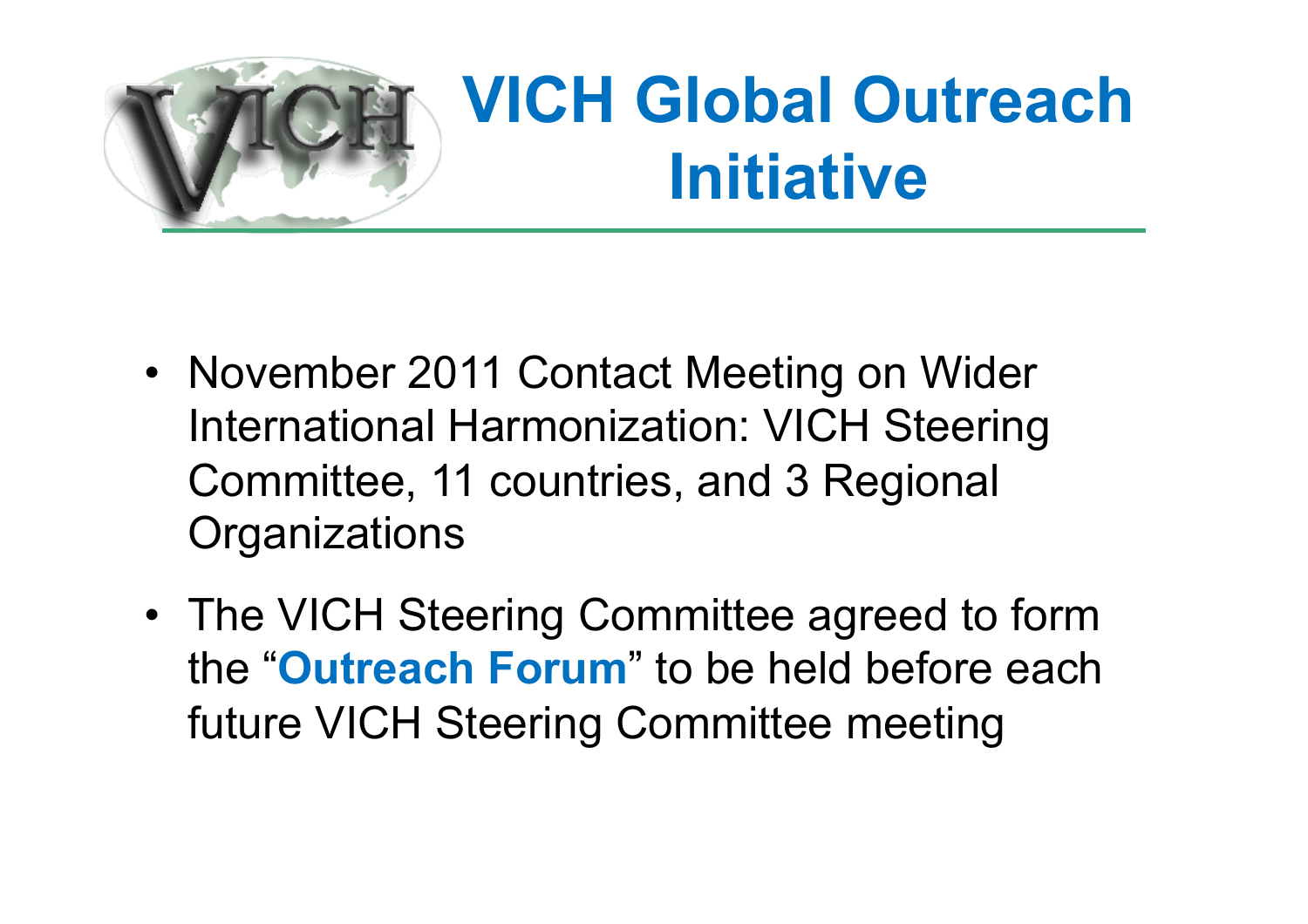

• Provide basis for wider international harmonization of registration requirements

Improve information exchange

• Raise awareness of VICH and VICH guidelines with non-VICH countries and regions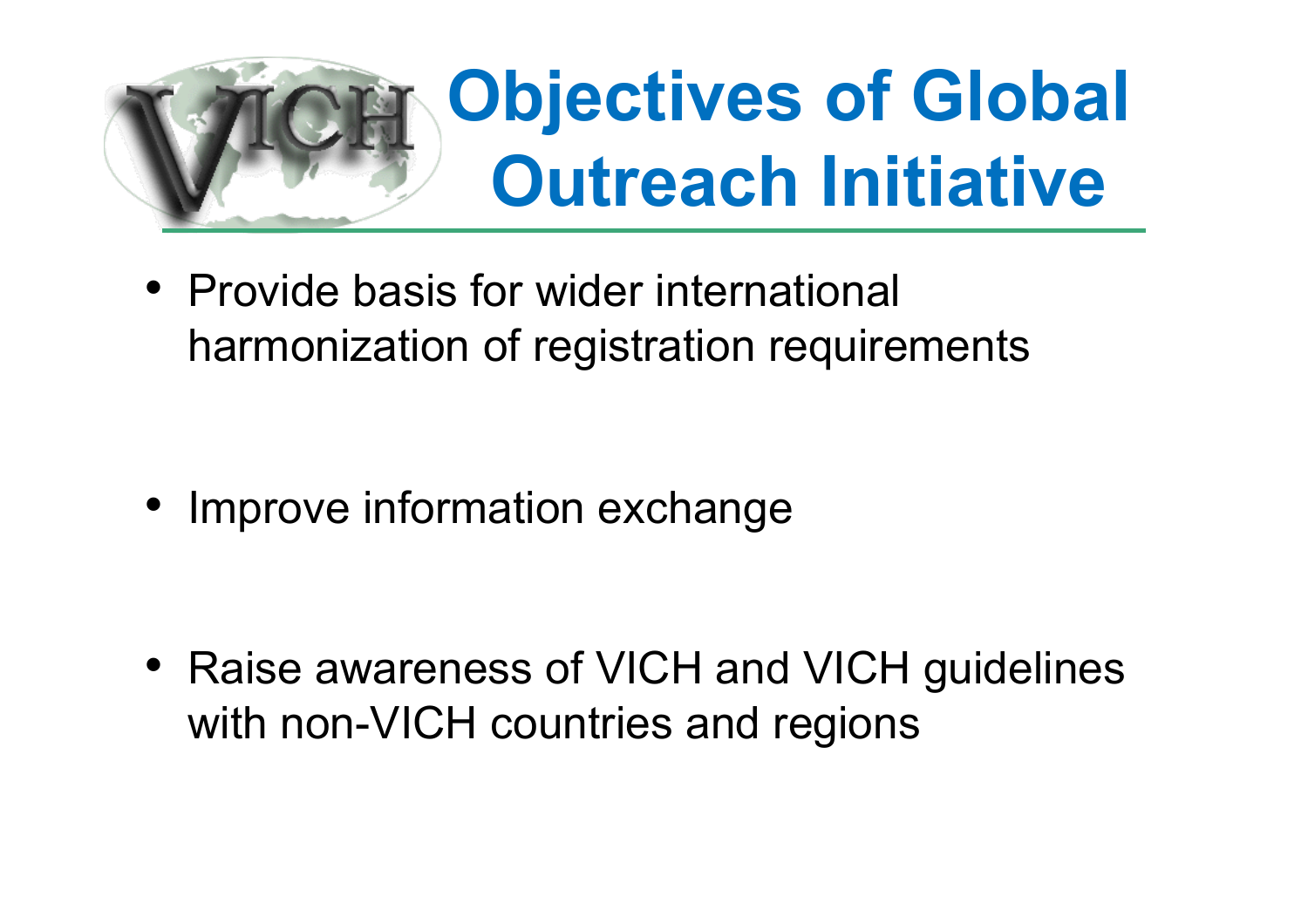

### **VICH Global Outreach Forum**

- Criteria to participate in the VICH Outreach Forum:
	- Marketing authorization regulations must exist
	- Willingness to accept and work towards the implementation of VICH Guidelines
	- Self-financing participation in meetings
	- Commitment to regular attendance at meetings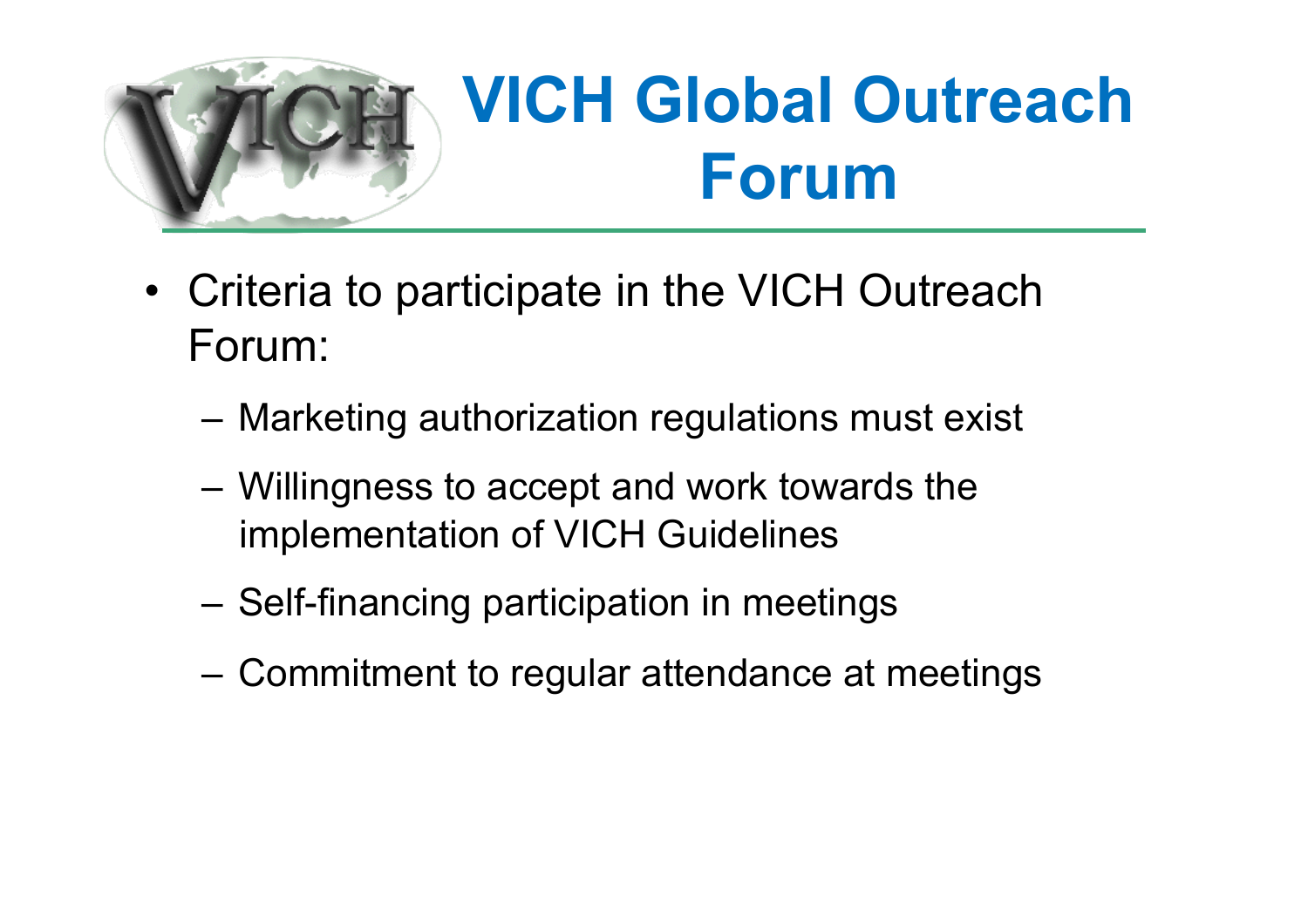

## **VICH Global Outreach Forum**

- Translation and sharing of translated **Guidelines**
- Need for training for Forum members
	- VICH Guidelines
	- VMPs regulatory systems
	- Strategic Training Working Group (ad hoc working group) – develop training strategy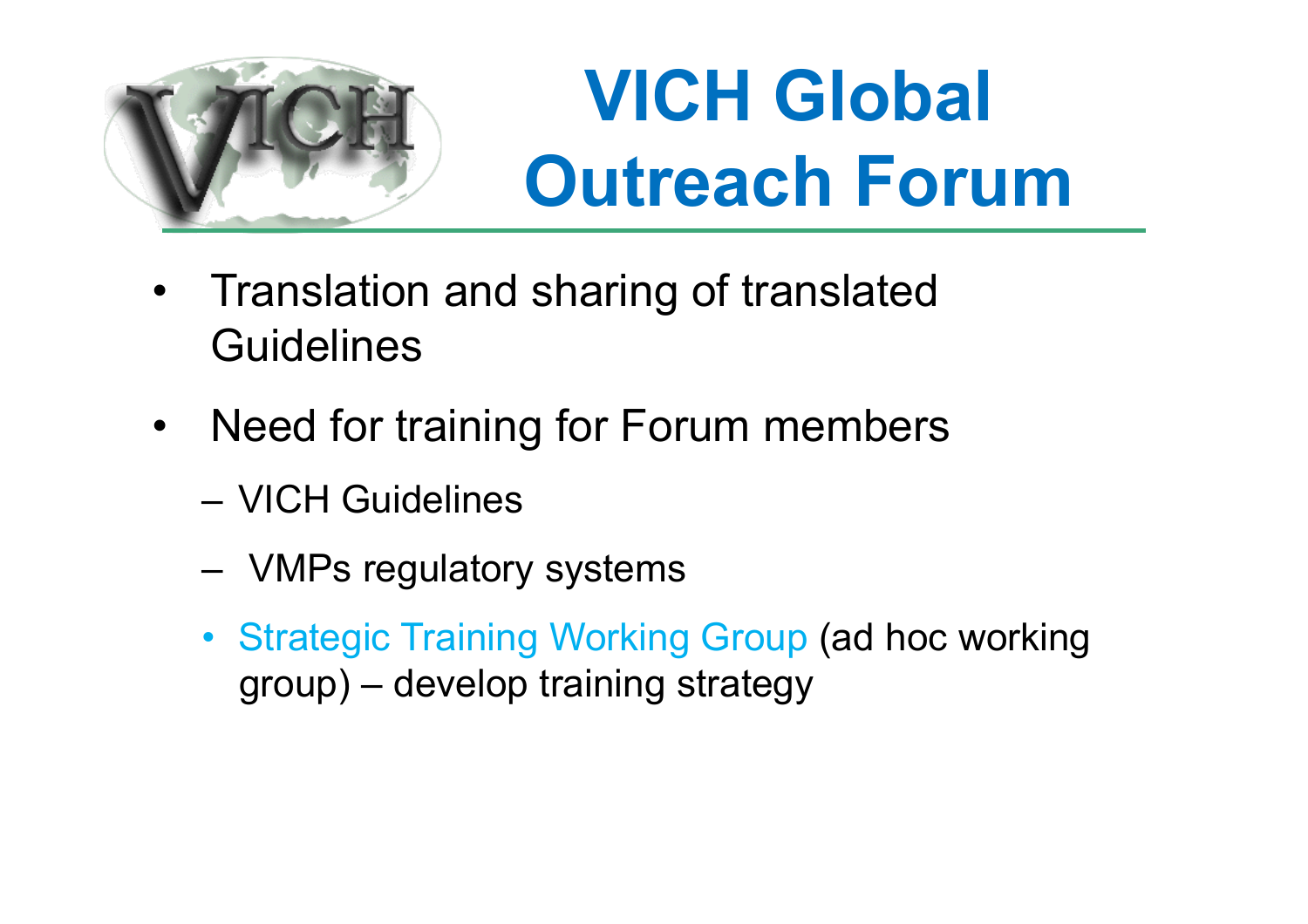

#### **Strategic Training Working Group (Ad hoc)**

- Mission promote better understanding of VICH GLs and their utilization to facilitate wider harmonization of registration requirements globally
- Objectives:
	- Discuss elements of training necessary
	- Explore options for delivery of training
	- Identify training opportunities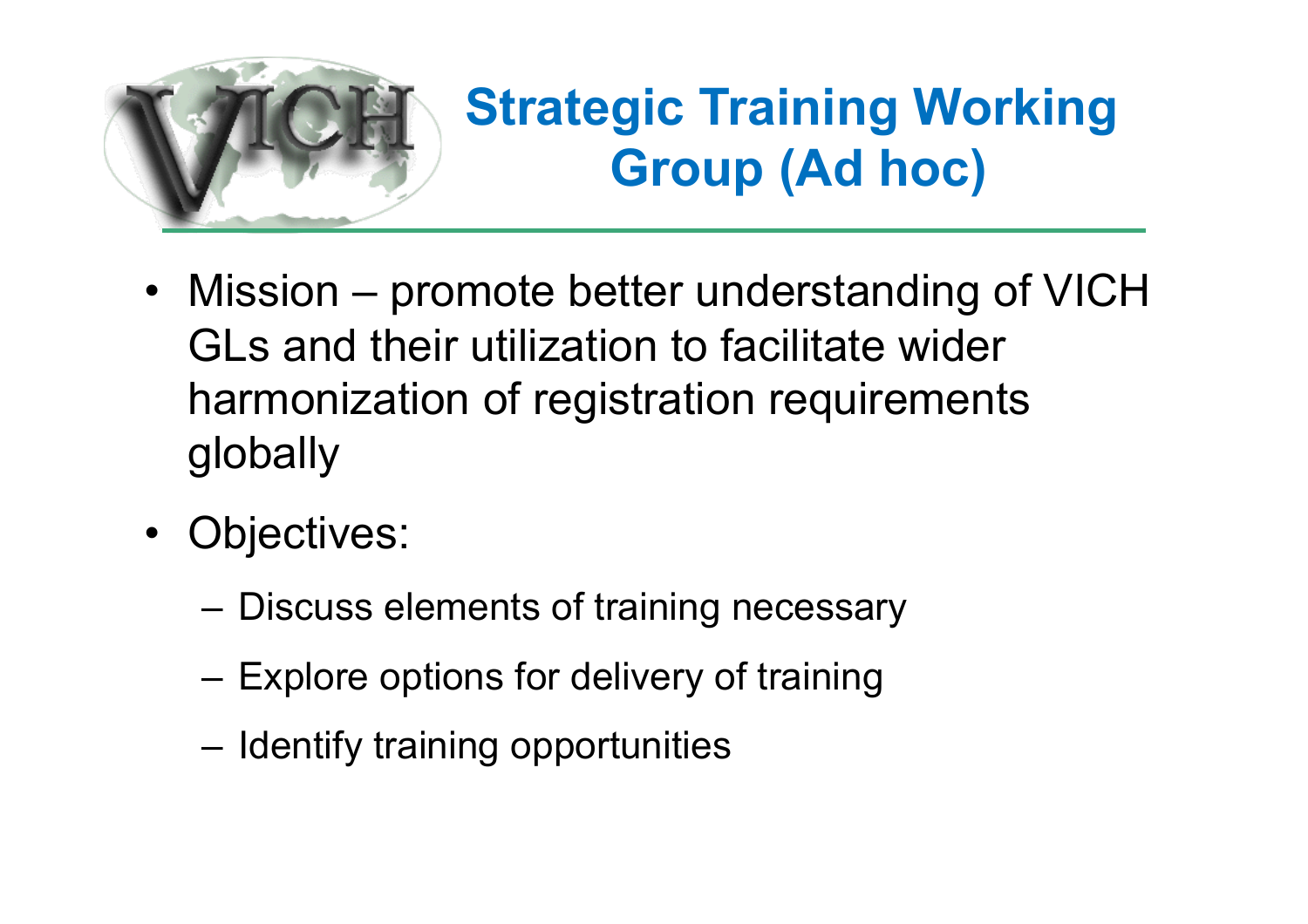

#### **Scope of VICH training**

#### **strategy for Forum members**

- Address challenges faced by Forum members with respect to the application of VICH GLs
- Assist regulatory authorities with all aspects dealing with the technical requirements for registration of VMPs
	- General requirements
	- Pre-approval (quality, safety, and efficacy)
	- Post-approval (pharmacovigilance)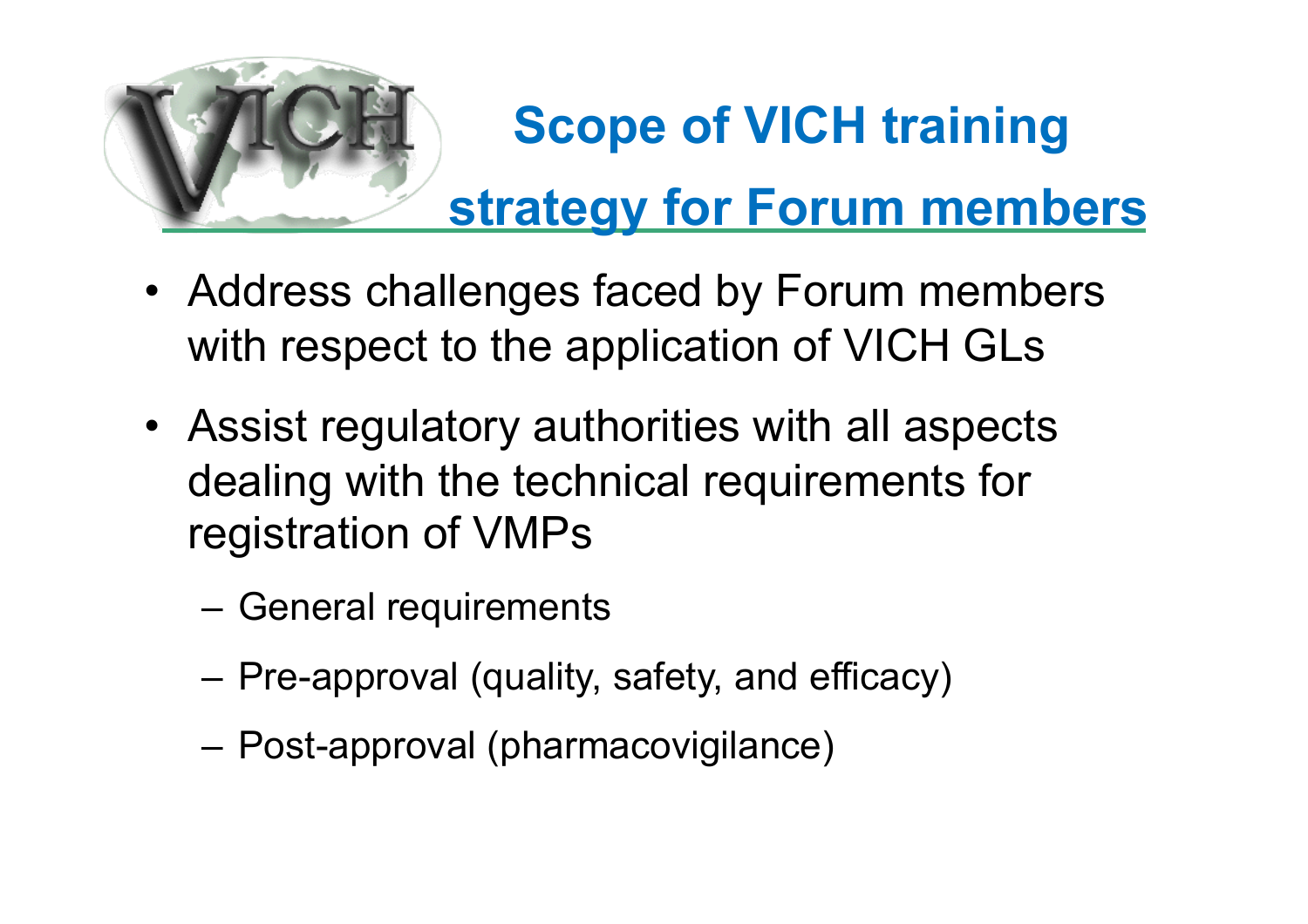

#### **VICH Training Strategy for Forum Members**

29th VICH SC and 3rd VICH Outreach Forum meeting Auckland, NZ November 2013

#### **Implementation Working Group**

- Two pronged approach
- 1. During Outreach Forum meeting

2. At Outreach Forum member country or region level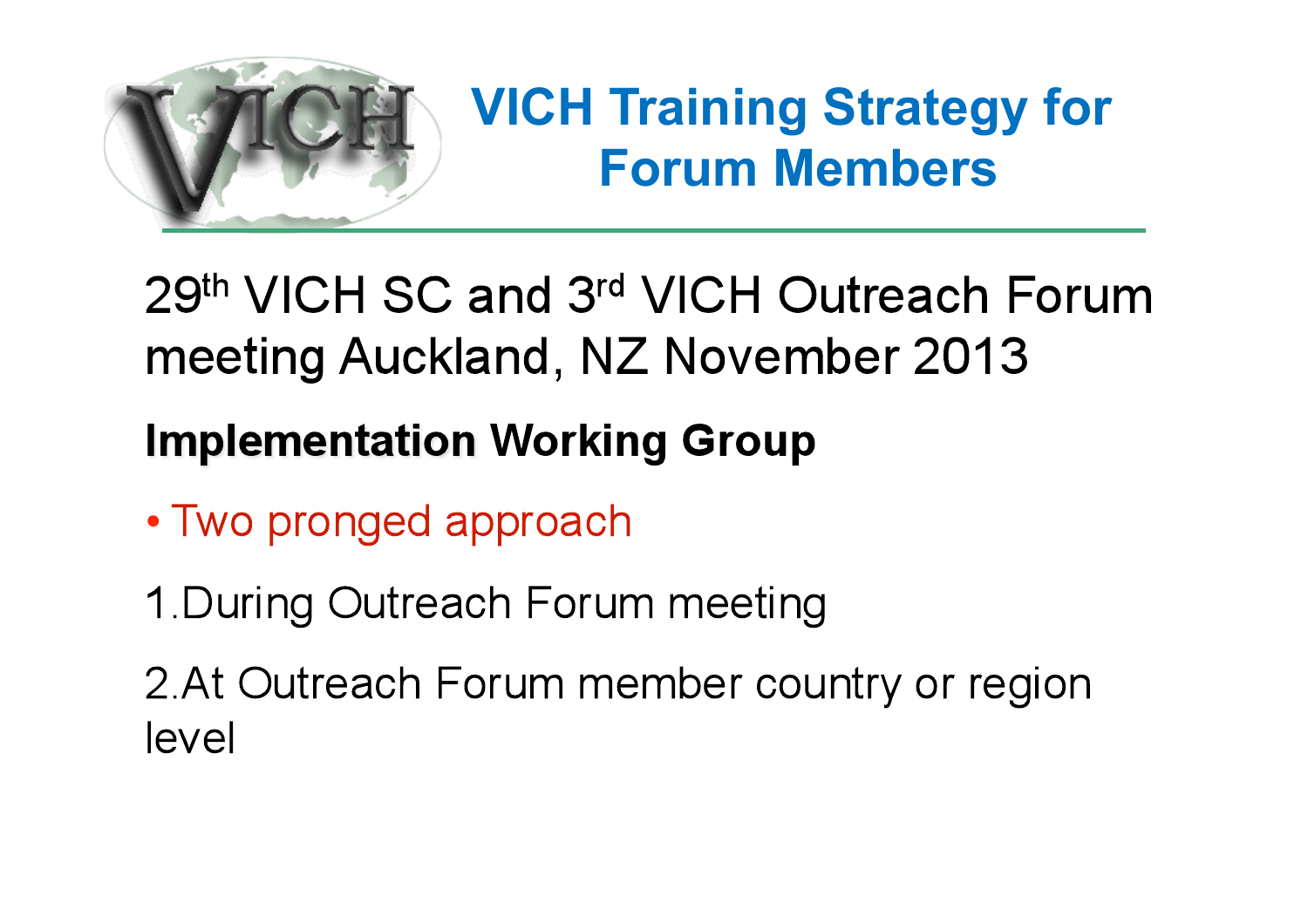

## **Benefits of VICH Participation**

- opportunity to exchange scientific regulatory information of mutual interest
- forum for dealing with new, emerging global issues and relevant science
- transparent process for development of harmonized standards based on principles of sound science and public health and animal health protection
- practical efficiencies for both regulatory authorities and industry
- process that will help assure that veterinary medicinal products available to promote livestock and companion animals' health and well-being